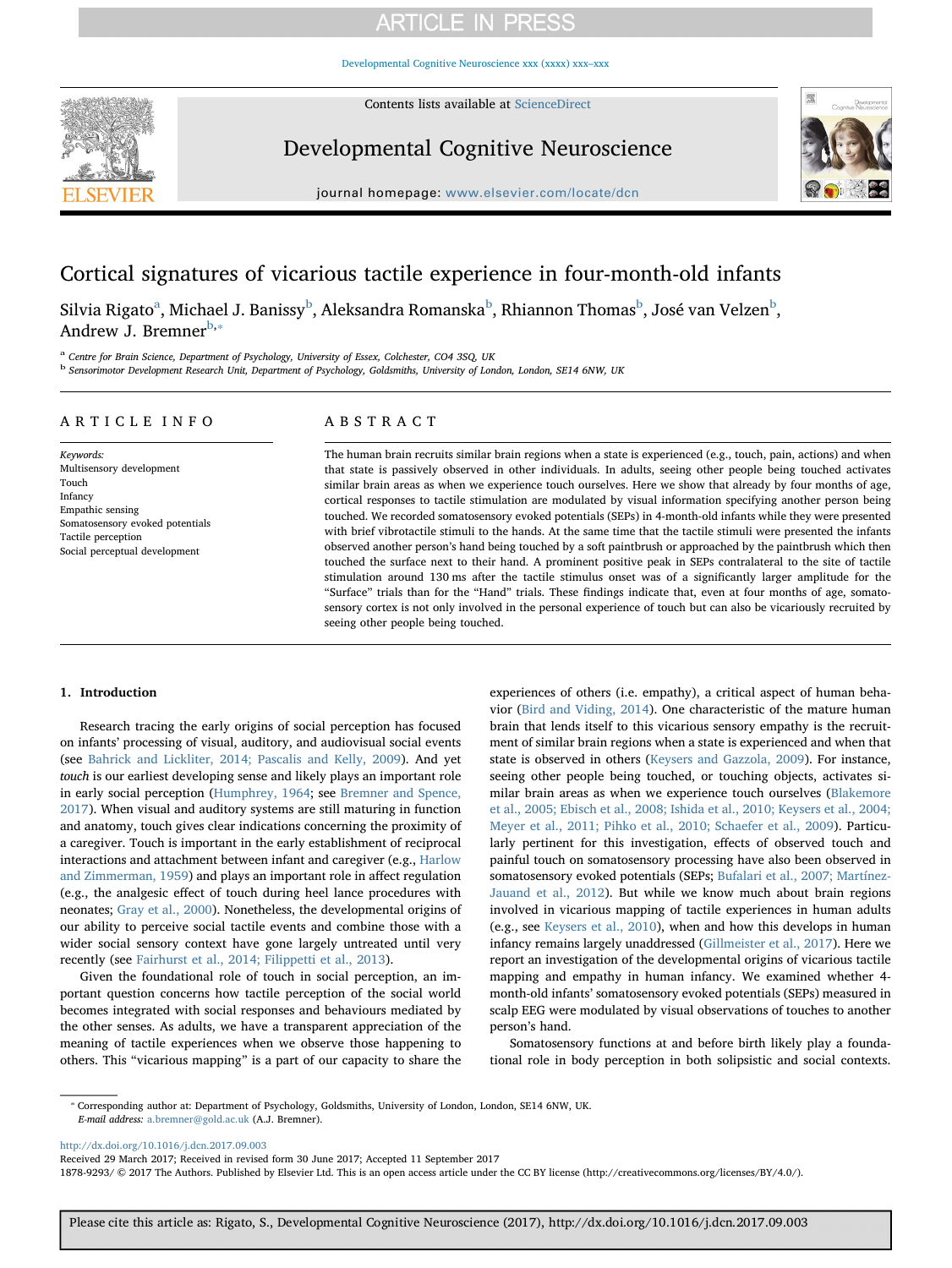Cortical responses to tactile and painful stimulation have been observed in newborns [\(Bartocci et al., 2006; Goksan et al., 2015; Pihko et al.,](#page-4-1) [2004\)](#page-4-1), and preterm newborns from the onset of thalamic connections to somatosensory cortex (∼24 week gestational age; [Hrbek et al., 1973;](#page-5-11) [Milh et al., 2007; Nevalainen et al., 2014\)](#page-5-11). Some topographic mapping of the body in somatosensory cortex has been observed in preterm infants ([Milh et al., 2007\)](#page-5-12) and in later infancy ([Saby et al., 2015](#page-5-13)), and spatial mapping of touch is also seen in early behaviours (e.g., [Dumont](#page-5-14) [et al., 2017; Kisilevsky and Muir, 1984\)](#page-5-14). Nonetheless, a number of studies now demonstrate some significant postnatal changes in the ways infants perceive touch [\(Bremner, 2016\)](#page-5-15). An ability to refer touches to locations in visual external space (e.g., across change in limb posture) develops significantly [\(Begum Ali et al., 2015; Bremner et al.,](#page-4-2) [2008; Rigato et al., 2014\)](#page-4-2) as a result of visual/multisensory experience in the first months of life ([Azañón et al., 2017; Ley et al., 2013\)](#page-4-3). Visualtactile interactions underlying our perception of hand/body position continue to develop until late in childhood [\(Bremner et al., 2013; Cowie](#page-5-16) [et al., 2016, 2017; Nava et al., 2017\)](#page-5-16).

If visual-tactile interactions are constrained across domains in early life, we might predict that visually-observed touches to other people should not influence somatosensory processing. However, there are good reasons to doubt this. Firstly, many studies show that crossmodal interactions influence infant behaviour from early infancy (e.g., [Bahrick](#page-4-0) [and Lickliter, 2014; Lewkowicz et al., 2010; Slater et al., 1999](#page-4-0)), and a number of studies have shown visual-haptic transfer in newborns [\(Sann](#page-5-17) [and Streri, 2007; Meltzo](#page-5-17)ff and Borton, 1979; although see [Maurer et al.,](#page-5-18) [1999,](#page-5-18) and [Gori et al., 2008](#page-5-19)). Secondly, the kinds of multisensory inputs which might mediate learning about relations between visually-observed touch events and somatosensory inputs are probably available early: Infants have rich opportunities to observe body parts (both their own and others') in the visual field ([Fausey et al., 2016](#page-5-20)), and instances where this happens are likely to be highly correlated with somatosensory stimulation. In light of these observations, we predicted that we should observe vicarious mapping of tactile sensation in early infancy.

We investigated vicarious mapping of touch in a group of 4-monthold infants by probing whether somatosensory processing is modulated by visual observations of touches to another person's hand. Following [Bufalari et al.](#page-5-8)'s (2007) study with adults, we showed infants "touch events" on a video screen (∼3.5 s duration), in which a paintbrush either touched a stationary hand or the table surface next to the hand. Synchronously with the visually-specified tactile contact, we presented vibrotactile stimuli to one of the infants' hands (selected randomly) for 200 ms whilst recording scalp EEG. We examined whether somatosensory evoked potentials (SEPs) were modulated by seeing a hand being touched as opposed to seeing a surface being touched. In adults the amplitude of the contralateral P45 of the SEP is suppressed when a simultaneous visually presented touch is shown to the hand, as compared to a touch to a surface [\(Bufalari et al., 2007\)](#page-5-8). We focussed on modulations of early SEP components at central scalp sites. Given the age group, no predictions were made concerning the direction of the modulation ([DeBoer et al., 2007\)](#page-5-21).

## 2. Methods

#### 2.1. Participants

Fifteen four-month-olds (6 males), aged between 104 and 150 days (mean age 129 days) participated in the experiment. An additional 7 infants began participating but were excluded from the analyses because of fussy behaviour. Informed consent was obtained from the parents. The testing took place only if the infant was awake and in an alert state. Ethical approval was gained from the Research Ethics Committee of Goldsmiths, University of London. The studies conform with The Code of Ethics of the World Medical Association (Declaration of Helsinki; British Medical Journal, 18 July 1964).

#### 2.2. Design

The infants were presented with a series of trials in which 200 ms vibrotactile stimuli were delivered to one of their hands (whether left or right hand was randomised across trials). We measured somatosensory evoked potentials (SEPs) in the scalp EEG (see also [Rigato et al., 2014](#page-5-22)). At the same time as the vibrotactile stimuli, the infants were shown touching events on a video screen (lasting approx. 3.5 s), in which a paintbrush either touched a stationary hand (Hand trials), or the table surface next to the hand (Surface trials). The visual moments of touch (of either the hand or the table surface) were timed to coincide with the onset of the vibrotactile stimuli applied to the infants' hands. The order in which the Hand and Surface video conditions were presented was randomised. Vicarious mapping of visually perceived touches on another person's hand to the touches felt on the infants' own hands was operationalised as the wave of the difference between SEPs recorded on Hand and Surface trials. Infants were presented with a maximum of 100 experimental trials (i.e., a maximum of 50 trials for each of the Hand and Surface conditions).

#### 2.3. Stimuli and apparatus

All of the infants were tested in a dimly lit room, seated on their parent's lap with their forearms held by the parent and resting on a small table. EEG was recorded throughout the experimental session. The 200 ms vibrotactile stimuli were presented via in house custombuilt voice coil tactile stimulators (tactors), driven by a 220 Hz sine wave. One tactor was placed in each hand. The tactors were fixed to the infants' palms with elastic straps, one in each hand. The infants' hands and the tactors were then covered by small cotton mittens (see [Fig. 1](#page-2-0)). In order to mask the noise of the tactors, white noise was played ambiently in the room throughout the experiment.

The visual tactile events were presented as video clips on a 21" screen at 90 cm distance from the infant's head. These video clips presented a left hand from a third-person perspective, as if another person was facing the infant, in two different conditions (see [Fig. 1](#page-2-0)): Hand and Surface (described above). In order to maintain the infants' attention, we also included 50 randomly interleaved trials of the same duration as the experimental trials (3.5 s). In these "filler" trials, dynamic cartoon images were presented at the same time as the vibrotactile stimuli.

# 2.4. Procedure

Once the tactors were placed in and attached to the infant's hands, the parent was instructed to, as far as was possible, hold the wrists of the infant approximately 10 cm apart for the duration of the experiment. Two video cameras were mounted in the experimental room to monitor the infants' eye- and head-movements, and to ensure that they adopted and maintained the given hand position. When the infants' hands and eyes moved out of position, testing was paused until the posture was readopted and visual attention reattained. The orders in which the video conditions were shown and the vibrotactile stimuli were presented across hands were randomised. Each trial lasted about 3.5 s and was preceded by a 1 s screen with a central fixation stimulus (a small black and white pattern).

### 2.5. EEG recording and analyses

Brain electrical activity was recorded continuously by using a Hydrocel Geodesic Sensor Net, consisting of 128 silver–silver chloride electrodes evenly distributed across the scalp. The vertex served as the reference. The electrical potential was amplified with 0.1–100 Hz bandpass, digitized at a 500 Hz sampling rate, and stored on a computer disk for off-line analysis. The data were analysed using NetStation 4.4 analysis software (Electrical Geodesic Inc.). Continuous EEG data were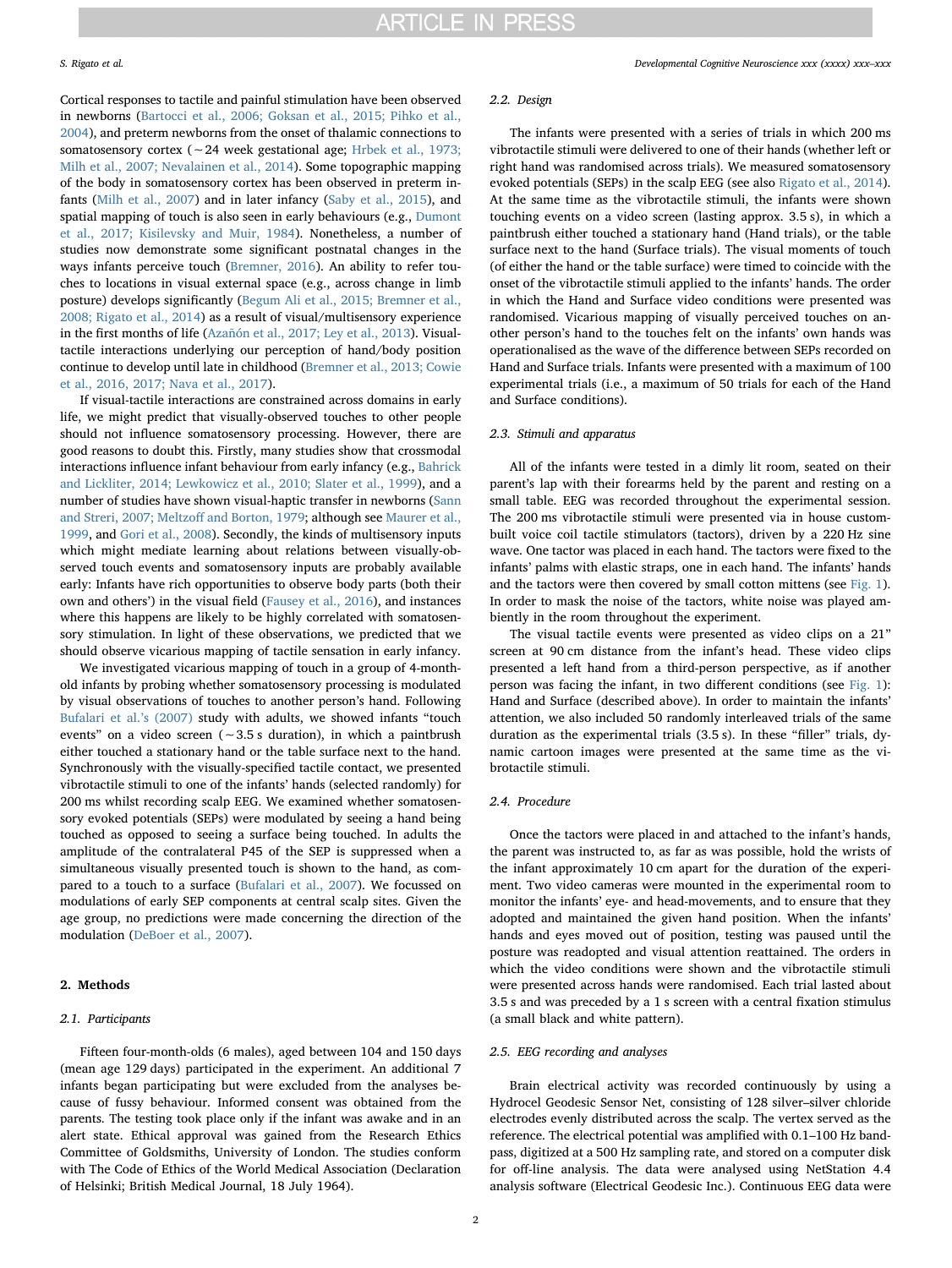B



Hand



Surface

C

<span id="page-2-0"></span>

Fig. 1. Experimental procedures. (A) The visual presentations of Hand and Surface conditions. (B) A picture of an infant receiving vibrotactile stimuli to the hands whilst SEPs are recorded via scalp electrodes. (C) The layout of the Hydrocel Geodesic Sensor Net used in the experiment. The electrodes which were selected for analysis are shaded (Left hemisphere/CP3: 41, 46, 47; Right hemisphere/CP4: 98, 102, 103).

low-pass filtered at 30 Hz using digital elliptical filtering, and segmented in epochs from 100 ms before until 700 ms after stimulus onset. Segments with eye-movements and blinks were detected visually and rejected from further analysis. Artifact-free data were then baselinecorrected to the average amplitude of the 100 ms interval preceding stimulus onset, and re-referenced to the average potential over the scalp. Finally, individual and grand averages were calculated. The average numbers of trials included in the analyses were 18.3 for the Surface condition, and 17.9 for the Hand condition. Although this number of artefact-free ERP trials per condition is low in comparison to numbers typically gathered for adult participants it is in line with norms for ERP studies with young infants (see De Boer et al., 2007, who explain that fewer trials are typically needed in infant participants due to higher resilience to movement artefacts, likely due in turn to physiological factors such as thinner skulls and less dense cell packing in brain tissue).

Statistical analyses of the ERP data focused on sites close to somatosensory areas contralateral and ipsilateral to the stimulated hand. We also focused on the early stages of somatosensory processing (0–200 ms) because prior studies have observed: i) visual effects on the early stages of somatosensory processing in infants [\(Rigato et al., 2014](#page-5-22)), and ii) effects of visually observed touches on the early stages of somatosensory processing in adults [\(Bufalari et al., 2007\)](#page-5-8). We identified scalp regions surrounding CP3 and CP4 of the 10–20 system, based on the presence of hotspots prior to 200 ms in the topographic maps. Next, electrodes within these areas were visually inspected in order to identify a representative sample of electrodes, symmetrical across the hemispheres, that showed the most pronounced SEP components as well as low levels of between-participant variability. In consequence, the analyses focussed on the following centroparietal electrodes: 41, 46, 47 (left hemisphere); 98, 102, 103 (right hemisphere) (see [Fig. 1\)](#page-2-0).

The analyses focussed on the most prominent feature of the grandaveraged SEP, which was a positive peak around 130 ms after onset of the tactile stimulus. The latencies of the peak amplitude were determined for each individual participant by visual inspection, and the time window was then chosen to include the temporal spread of peaks across participants. This resulted in a window between 0 and 200 ms. This peak amplitude was compared across conditions (Hand and Surface) and hemispheres (Contralateral and Ipsilateral) with a sample point by sample-point analyses. We used a Monte Carlo simulation method (based on [Guthrie and Buchwald, 1991](#page-5-23)) in which we were able to trace the time course of statistically reliable modulations of the SEPs by Condition (Hand/Surface) on a sample-point basis (intervals every 2 ms) across difference waveforms for each hemisphere.

The Monte Carlo simulation method ([Guthrie and Buchwald, 1991\)](#page-5-23) began by averaging the first order autocorrelation present in the real difference waveforms across the temporal window noted above. Next, 1000 datasets of randomly generated waveforms were simulated, each waveform having zero mean and unit variance at each time point, but having the same level of autocorrelation as seen on average in the observed data. Each simulated dataset also had the same number of participants and time-samples as in the real data. Two-tailed one sample *t*-tests (vs. zero; alpha =  $0.05$ , uncorrected) were applied to the simulated data at each time point, recording significant vs. non-significant outcomes. In each of the 1000 simulations the longest sequence of consecutive significant t-test outcomes was computed. The 95th percentile of that simulated distribution of "longest sequence lengths" was then used to determine a significant difference waveform in the real data; specifically, we noted any sequences of significant  $t$ -tests in our real data which exceeded this 95th percentile value. This method thus avoids the difficulties associated with multiple comparisons and preserves the type 1 error rate at 0.05 for each difference waveform analysed.

## 3. Results

We used the Monte Carlo simulation method described above to make comparisons of SEP amplitude in the Hand and Surface conditions during the positive going component in the SEP centred around 130 ms. Firstly, a comparison in the Contralateral hemisphere revealed a statistically reliable effect of Condition on SEP amplitude from 92 to 184 ms (Hand:  $M = 3.06 \mu V$ ; Surface:  $M = 5.80 \mu V$ ; see [Fig. 2\)](#page-3-0). The simulation, which was run with a first order autocorrelation of 0.99 at lag 1, identified any sequence of consecutive significant t-tests longer than 44 ms to be reliable. Thus, the sight of a hand being touched appears to result in a reduction of somatosensory processing at contralateral sites during the feedforward stages of somatosensory processing (from 92 ms).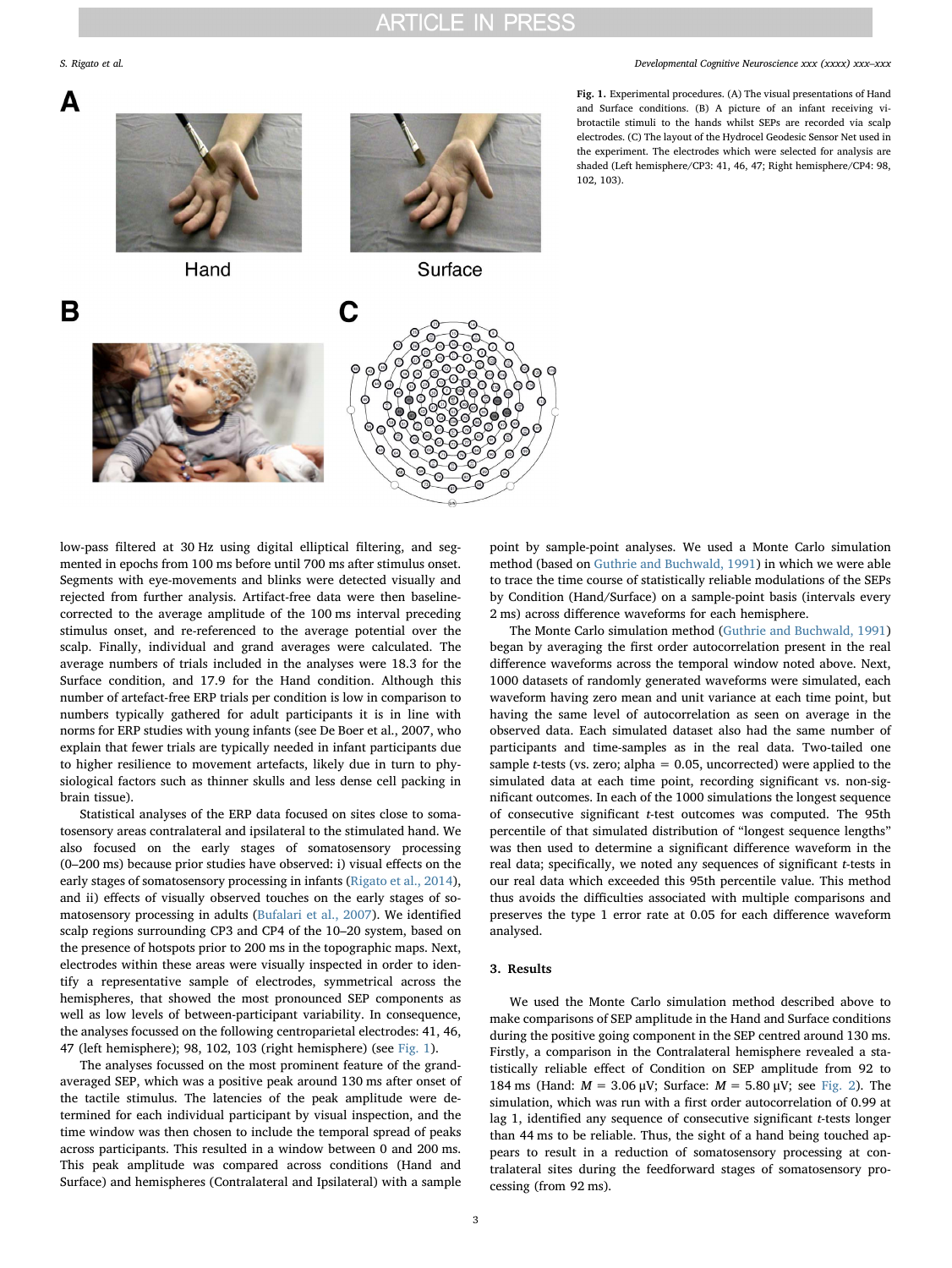<span id="page-3-0"></span>

### S. Rigato et al. *Developmental Cognitive Neuroscience xxx (xxxx) xxx–xxx*

Fig. 2. Visually presented touches on another person's hand modulated somatosensory evoked potentials (SEPs) in 4-month-old infants. (A) Grand average topographical representations of the voltage distribution over the scalp in the Hand and Surface conditions between 92 and 184 ms after stimulus onset (the period during which the Surface-Hand contrast was significant at contralateral sites), with a Surface – Hand difference map to the right. (B) Grand average SEPs at contralateral (left) and ipsilateral (right) centroparietal sites (CP3/ CP4). The statistically reliable effects of condition on the SEP amplitude at contralateral (between 92 and 184 ms) and ipsilateral sites (between 66 and 116 ms) are indicated by the grey shading.

One possibility which we wanted to exclude was that the Hand condition may have resulted in a fairly unspecific suppression across larger areas of the brain, rather than a specific modulation of somatosensory processing. In order to determine whether the effect of condition was specific to the contralateral hemisphere we also conducted a comparison of the Condition contrast waveforms across Hemispheres. This confirmed that there was a significant Condition x Hemisphere interaction from 66 to 160 ms. The simulation, which was run with a first order autocorrelation of 0.98 at lag 1, identified any sequence of consecutive significant t-tests longer than 38 ms to be reliable. We followed up these planned tests with an exploratory comparison of the SEP across Conditions in the Ipsilateral hemisphere. Interestingly, this test also demonstrated a significant effect of Condition between 66 and 166 ms, but in the opposite direction to the effect seen contralaterally (Hand:  $M = 0.94 \mu V$ ; Surface:  $M = -1.07 \mu V$ ; see [Fig. 2\)](#page-3-0). The simulation, which was run with a first order autocorrelation of 0.97 at lag 1, identified any sequence of consecutive significant t-tests longer than 34 ms to be reliable.

# 4. Discussion

When 4-month-old infants visually observe a touch to another person's hand, this modulates the feedforward stages of somatosensory processing of a concurrently presented vibrotactile stimulus. The 4 month-old infants tested in the current experiment, like adults ([Bufalari](#page-5-8) [et al., 2007](#page-5-8)), showed a reduction of the amplitude of the contralateral SEP during visual observation of touches to a hand as compared to visual observation of touches to a surface. This reduction may, as is thought to be the case in adults, reflect the interference of two simultaneous stimuli to the somatosensory cortex, i.e., the interference of the tactile stimulus to the personal hand with a signal coding the observation of touch to another person ([Bufalari et al., 2007\)](#page-5-8).

One alternative possible explanation of our findings is that when infants saw a hand (as opposed to a surface) being touched this led to a more widespread suppression across larger areas of the brain, rather

than the more specific modulation of somatosensory processing which we hypothesised. For instance, viewing a hand being touched may have attracted visual attention, resulting in suppression outside visual areas. However, other aspects of our findings cast significant doubt on this interpretation. Firstly, the observed modulations of somatosensory processing by visual condition (hand vs. surface) occur early in somatosensory processing (by 92 ms). Thus, any modulations of somatosensory processing likely occur in S1 and/or S2 [\(Hari and Forss, 1999\)](#page-5-24) as result of bottom-up features of multisensory stimulation rather than a top-down modulation of attention. A counter to this argument might be that the infants were able to anticipate whether the touch would occur on the hand or surface prior to the onset of the vibrotactile stimulus (which was timed to co-occur with the visual tactile event). However, this is extremely unlikely because: i) the trajectories of brush movement in the visual stimuli were designed to be very similar up until the point of the touch, and ii) although it is argued that infants encode and respond to action goals from 5 to 7 months ([Csibra, 2008; Woodward,](#page-5-25) [1998\)](#page-5-25), and that infants can predict whether actions have goals from around 9–12 months (e.g., [Cannon and Woodward, 2012; Falck-Ytter](#page-5-26) [et al., 2006; Southgate and Begus, 2013; Southgate et al., 2010](#page-5-26)), even adults show a very limited ability to predict the specific destination of an action based on its early trajectory [\(Naish et al., 2013\)](#page-5-27). As such it is unlikely that the early stages of the visual trajectories of the paintbrush towards the hand or the surface led to a top down modulation of processing of the subsequent somatosensory stimulus, particularly given the limitations in visual acuity at 4 months of age necessary to form such precise action predictions ([Dobson and Teller, 1978\)](#page-5-28).

A second reason to discount an account of the observed SEP modulations in terms of a broad-based suppression of cortical activity is that the SEP modulations are specific to hemisphere: the centrally presented visual touch to the hand rather than to the surface leads to attenuation of the SEPs in the contralateral hemisphere. But for ipsilateral SEPs, a more positive deflection was found in the Hand than in the Surface condition (i.e., an enhancement when a touch to a hand is observed). It is possible that this significant effect of Hand vs. Surface in both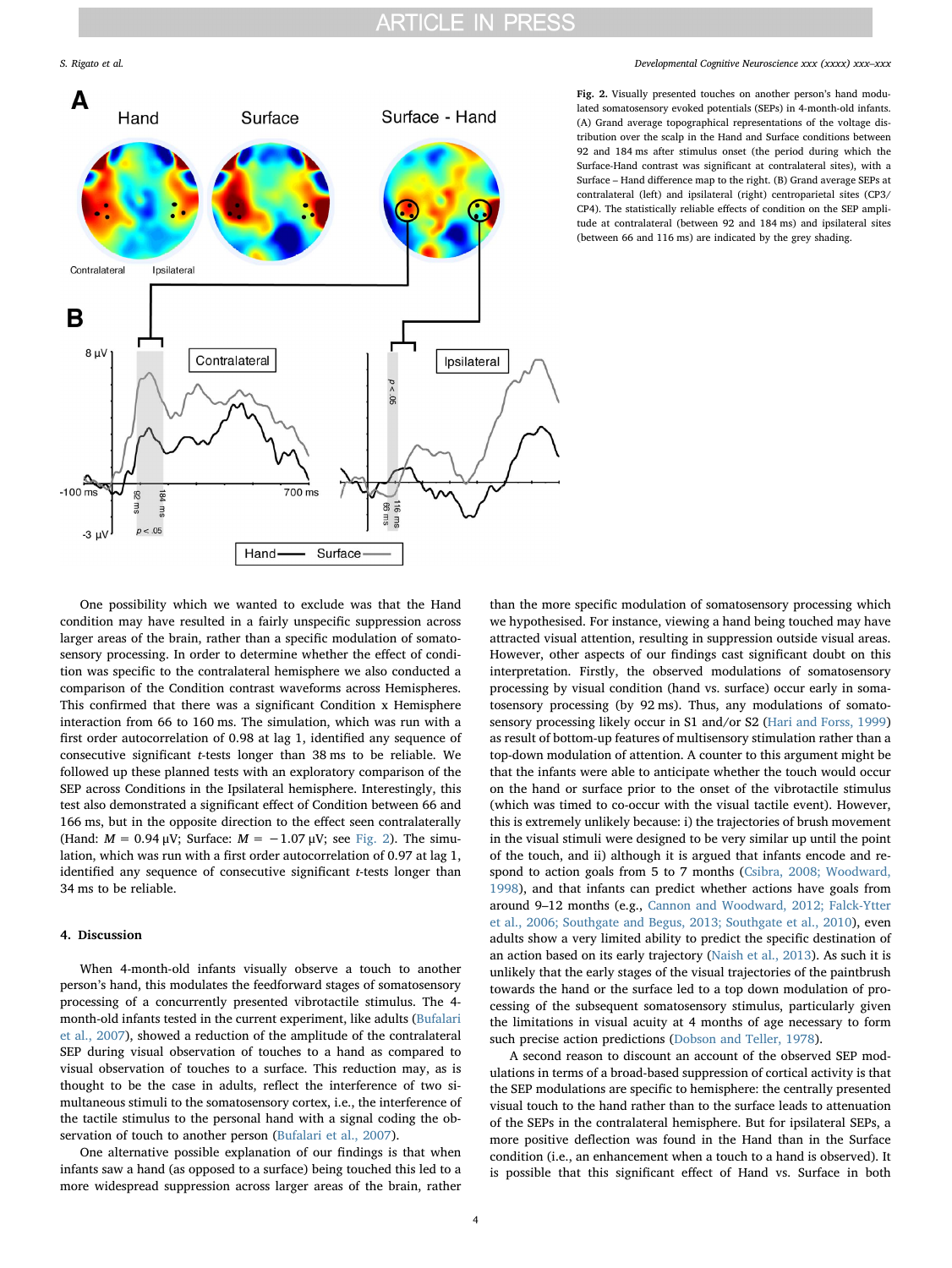hemispheres is due to the activation of somatosensory areas by the visually perceived tactile event, but whereas that is suppressed by the concurrent vibrotactile signal reaching somatosensory cortex contralateral to the presentation of the touch, this vibrotactile somatosensory input signal does not reach ipsilateral areas to achieve this suppression.

That seen touches to a body part can influence cortical signatures of the feedforward stages of somatosensory processing in 4-month-old infants is consistent with the assertion that vicarious mapping plays a foundational role in early social perceptual development (e.g., [Marshall](#page-5-29) [and Meltzo](#page-5-29)ff, 2014). These findings also underscore the importance of tactile and multisensory tactile-visual processes in early social perception (see [Bremner and Spence, 2017; Fairhurst et al., 2014; Filippetti](#page-5-1) [et al., 2013](#page-5-1)) where multisensory interactions have typically been studied in the audiovisual domain. But what is the precise basis of the visual-tactile mapping that we have observed? One possibility is that infants by 4 months of age are sensitive to the highly socially-specific properties of the visual event specifying a touch occurring to an observed hand. However, given that we have only drawn the relatively crude comparison of a hand being touched vs. a surface being touched there is the potential that more low level aspects of the visual event served to modulate somatosensory processing in the fashion which we observed. We consider this next.

The Hand vs. Surface contrast was limited to one viewpoint of the hand, with only one type of touch action. We chose this simple contrast in order to maximise the potential of observing vicarious mapping in 4 month-olds given a number of known and potential constraints are operating at this age: i) poorer visual acuity ([Dobson and Teller, 1978](#page-5-28)), ii) limitations in the ability to generalise object (and hand) representations across different viewpoints ([Cohen and Younger, 1984](#page-5-30)), iii) less well elaborated visual representations of human bodies and their parts (see, e.g., [Slaughter et al., 2004](#page-5-31)), and iv) the small number of trials (and thus conditions) which it is possible to present 4-month-old infants with in a single session. Our simple contrast was designed to overcome as many of these potential limitations as possible, and provide infants with visual information specifying tactile events in a canonical and unambiguous manner. However, it remains to be determined to what extent the observed effects generalise across a range of contexts. One concern here is that our effect might be specific to the stimuli which we have used due to irrelevant low level features of those stimuli rather than their vicarious tactile content. We think this is unlikely for two reasons: i) the only differences between the Hand and Surface conditions were whether or not the paintbrush was applied to the hand or the adjacent surface, and ii) the effects we found (suppression of early contralateral components of the SEP in the Hand condition) are very similar in nature to those observed in adult participants [\(Bufalari et al., 2007\)](#page-5-8).

Further experimentation will not only permit more confidence in ruling out a low level explanation of the kind considered above. It will also be crucial for determining the specificity (or generality) of the visual-somatosensory effect which we have reported here in 4-montholds. One question concerns whether infants will show the same visual influences on somatosensory processing across a range of different orientations of a hand (or other body part). One prediction might be that seeing a hand as if it is one's own (in first person perspective) might lead to a greater vicarious mapping effect of the kind reported above, if only because infants are more likely to have experienced touches at the same time as seeing touches on a hand observed in that orientation (see later). This will of course depend on the degree to which infants generalise representations of their own vs. others' hands across viewing angles, an aspect of body representation which may change significantly during infancy.

A further question concerns whether the effect we have observed is general across social and non-social stimuli. Further experiments in which effects of touches to a hand vs. touches to an inanimate object (e.g., a toy) are compared would help shed light on the extent to which

## S. Rigato et al. *Developmental Cognitive Neuroscience xxx (xxxx) xxx–xxx*

the visual modulations of somatosensory processing we have observed are a specifically social crossmodal mapping process, or might also underlie the development of the crossmodal basis of representing or experiencing ownership over one's own body (see [Zeller et al., 2015\)](#page-5-32). It is important to note however, that even if the effect we have observed is in fact a crossmodal mapping which generalises across social and nonsocial domains, it might nonetheless play an important role in driving the development of the vicarious mappings of touch which serve as social perceptual adaptations in the adult brain (see [Tsakiris, 2017](#page-5-33)).

Current influential accounts of multisensory interactions in infancy argue for a key role for putative "amodal" (or redundant) properties of stimulation, such as common temporal onset, intensity or spatial location across the senses, in guiding young infants' attention to the relevant properties of social and non-social events (see [Bahrick and](#page-4-0) [Lickliter, 2014](#page-4-0)). In the current study, whilst there is some temporal correspondence across the visual and tactile events across both conditions, the difference between conditions (i.e., whether or not the observed touch event occurred on a visually-specified hand) modulated somatosensory processing. This visual feature is arbitrarily (non-redundantly) related to the tactile information, which it modulates in 4 month-olds' brains. Rather than being governed by "amodal" redundancy across the senses, it therefore appears that when observing touches to another person, infants' are sensitive to more specific features of multisensory stimulation.

But how this kind of multisensory skill might have come about is still an open question. One possibility is that there is an experience independent predisposition to mirror vicarious tactile experiences to one's own tactile perception in the service of sensory empathy (e.g., [Marshall and Meltzo](#page-5-29)ff, 2014). However, we should not rule out a potential role for experience and associative learning. Recent studies demonstrate the prevalence of hands (as well as faces) in the visual field in the early months of life [\(Fausey et al., 2016](#page-5-20)). Seeing hands being touched in the visual field (particularly when those hands are one's own) is likely to be correlated with somatosensorially mediated touches. It is possible that such associations are learned early in the first year of life (by 4 months of age), and go on to underpin the development of more sophisticated and specific forms of sensory empathy. Such an account would be consistent with recent associative learning accounts of the development of action mirroring in early life ([Cook et al., 2014; Heyes,](#page-5-34) [2010; Ray and Heyes, 2011](#page-5-34)).

In summary, the current findings show that at 4 months of age somatosensory processing is modulated by observing touches delivered to another person, and therefore that the infant somatosensory cortex is involved not only in the personal experience of touch but also supports vicarious mapping of others' tactile experiences. Further studies will help clarify the precise basis of these visual-tactile interactions in early life.

#### Acknowledgments

This research was supported by the British Academy/Leverhulme Trust Small Research Grant (No. SG122330) to SR, AJB and MB. Additional support was provided by the European Research Council (FP7/2007-2013; 241242), the Economic and Social Research Council UK (ES/K00882X/1) and the Bial Foundation (74/12). The authors would like to thank the parents and infants who took part in the study.

### References

<span id="page-4-3"></span>Azañón, E., Camacho, K., Morales, M., Longo, M.R., 2017. The sensitive period for tactile remapping does not include early infancy. Child Dev. [http://dx.doi.org/10.1111/](http://dx.doi.org/10.1111/cdev.12813) [cdev.12813](http://dx.doi.org/10.1111/cdev.12813).

- <span id="page-4-0"></span>[Bahrick, L.E., Lickliter, R., 2014. Learning to attend selectively: the dual role of inter](http://refhub.elsevier.com/S1878-9293(17)30080-4/sbref0010)[sensory redundancy. Curr. Dir. Psychol. Sci. 23, 414](http://refhub.elsevier.com/S1878-9293(17)30080-4/sbref0010)–420.
- <span id="page-4-1"></span>[Bartocci, M., Bergqvist, L.L., Lagercrantz, H., Anand, K.J.S., 2006. Pain activates cortical](http://refhub.elsevier.com/S1878-9293(17)30080-4/sbref0015) [areas in the preterm newborn brain. Pain 122, 109](http://refhub.elsevier.com/S1878-9293(17)30080-4/sbref0015)–117.
- <span id="page-4-2"></span>[Begum Ali, J., Spence, C., Bremner, A.J., 2015. Human infants](http://refhub.elsevier.com/S1878-9293(17)30080-4/sbref0020)' ability to perceive touch in